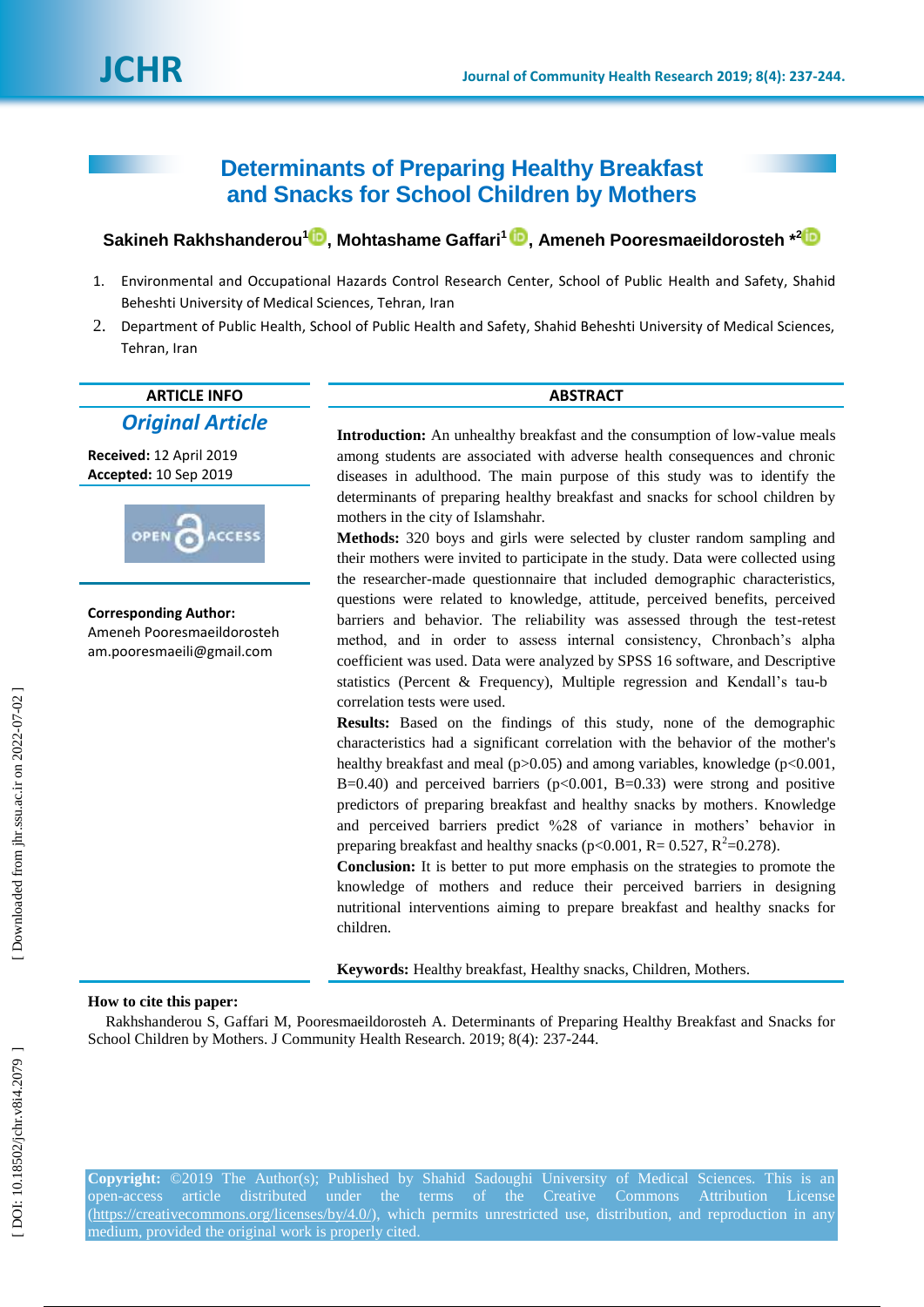### **Introduction**

Nutritional problems that are caused by inappropriate diet can influence the generation of young people and reduce their learning capacity. Consequently, it threatens the future, continuing the poverty cycle and malnutrition with severe consequences (1) . Malnutrition is the cause of one -third of all child deaths (2).

Children must have three balanced meals with snacks per day to provide energy and help them grow and keep them healthy (3). Breakfast is the most important meal of the day and choosing the right type of breakfast every morning can directly affect the weight and general health of children (4). Eating breakfast is very important before going to school and it helps children to learn because hungry children cannot read well (5). Eating breakfast can help increase math scores and problem -solving and also increases focus and memory. Children who regularly eat breakfast are less likely to be overweight and those who eat breakfast have better behavior at school with their peers. The students who eat breakfast, take the most important nutrients, vitamins , and minerals such as calcium, fibers, folic acid, and protein (6).

small snacks during the day, along with breakfast, increases performance, boosts memory and increases energy in children (7). The failure to eat breakfast and meals causes hunger symptoms such as drowsiness, headache (4), reduced learning, decreased attention, fatigue, restlessness and irritability, and overweight and poor diet choices for the rest of the day can lead to the development of chronic health issues in long term (8). The findings of a study by Motlagh et al . showed that 17.3% of the students did not have breakfast and 16.2% did not consum e snack s at school (9).

Also, the results of a study by Bagherniya and his colleagues showed that 6.8% of students did not eat any of the weekly snacks and did not eat 57% of the breakfast (10) and 31% of the teens did not eat breakfast in a study by Deshmukh and his colleagues (11). In the systematic review of Ghaffari and hi s colleagues , it was found that the total pooled prevalence of skipping breakfast was

0.21 (95% CI: 0.21 -0.22). The girls had a higher percentage of skipping breakfast compared to the boys (26% vs. 18%) (12).

Lack of time for employe d mothers is the factor that affects the nutrition of children (13). Knowledge and attitude of mothers about the nutritional needs of children (14, 1 5) family income (16) structure and household size (17), mother's age and education are the issues that influence the performance of mothers in providing healthy meals, especially breakfast and snack for children (1 8).

In addition, recent studies emphasize individual, family , and environmental factors as determinants of unhealthy behaviors, including unhealthy breakfast and snack (1 9). Parents, especially mothers, have an irrefutable role in shaping the preferences and dietary habits of children. They play this role through the transfer of attitudes and beliefs about the types of food, exercising, the control over the nutritional behavior of children, and providing and preparing food (20,21).

Clarifying the role and importance of proper and effective nutrition for mothers considering their important and effective role in nutrition and food preparation of family members especially children has a very important role in reducing the nutritional problems of children. Besides, identifying the determinants of preparing healthy breakfast and snacks for school children is the guarantor of a healthy and efficient generation. Therefore, the present study was conducted to determine the determinants of healthy breakfast and meals among mothers.

#### **Methods**

This was a descriptive study. The sample size was calculated according to the formulan  $=$  $z_{(1-\frac{\alpha}{2})}^2$  $\int_{0}^{2} \alpha \rho(1-p)$  $\frac{1}{d^2}$  n=288 people and with considering 10 percent of the loss , calculated 320 people.  $(P = 0.25, d = 0.05)$  (22).

The sampling method was random sampling. At first, two primary schools (a girls ' school and a boys' school) were randomly selected from among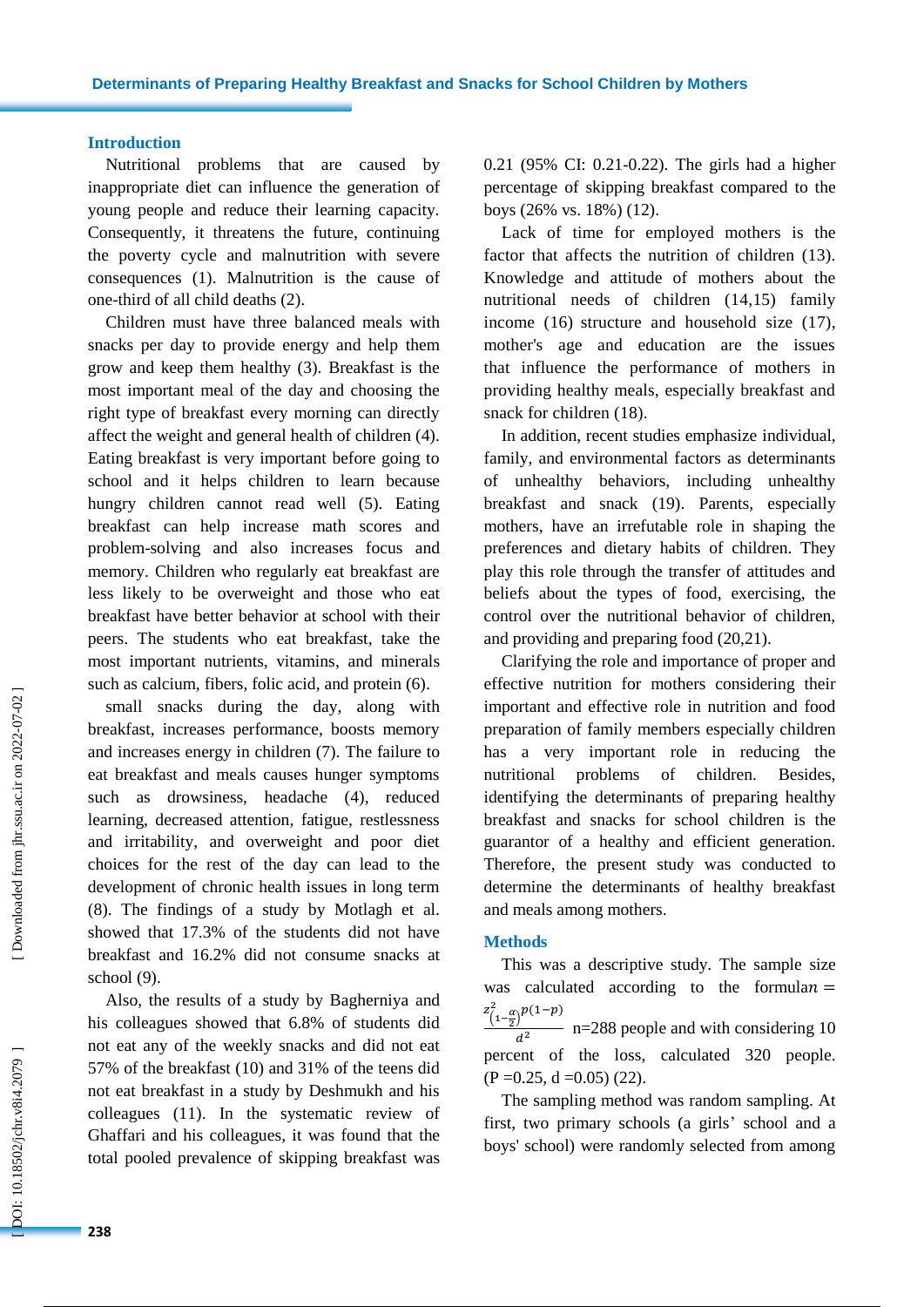the 154 primary schools in Islamshahr. Then, from each level, 27 students were randomly selected (6 levels in each school) and their mothers were invited to participate in the study. Inclusion criteria were voluntary and informed participation, the mothers with children aged 6 -12 years old and having at least reading and writing literacy. The data collection tool was a questionnaire designed and developed by the research team . The questionnaire had 53 questions totally. The first part of the questionnaire was related to the demographic characteristics of the population studied including age, education, occupation, household size, household structure, employment status and economic situation with 8 questions and the second part of the questions was related to knowledge with 9 questions .

(e.g., What is the most important meal for school children? ), attitude with 10 questions (e.g., not eating breakfast does not cause a problem for my child ), perceived benefits with 6 questions (e.g., If my child eat s breakfast and snack, he will learn the lesson better ), perceived barriers with 12 questions (e.g., We do not have enough income for a healthy breakfast and snack for our child. ) and behavior with 8 questions (e.g., Are you preparing breakfast for your child? ) In order to score the questions of knowledge, the correct answer had score 2 and 'I do not know ', the score of 1 and the wrong answer had zero score. In the section of attitude questions, perceived benefits and perceived barriers that were optionally based on the Likert scale, 'I agree ' had a score of 3 and 'I have no idea', score 2 and the answer, 'I disagree ', score 1. Also , in the behavioral questions section, the range of scores varied from zero to four. The range of scores in the knowledge section was 0 -18, for the attitude 10 -30 , perceived benefits 6 -18, the perceived barriers 12 -36 , and for behavior 0 -32.

The questionnaire was designed by the review of sources and texts and experts panel and its face and content validity were both measured. To determine the content validity, the questionnaire was examined by 7 experts (3 dietitians and 4 health education and health promotion specialist s) and their comments were applied to the questionnaire and ultimately, after fixing the ambiguities and errors, its validity was confirmed. To determine the reliability of the questionnaire by a test -retest method, the questionnaire was completed by 15 mothers, then after 15 days, the questionnaires were given to the same number of mothers. The gathered data were analyzed by the SPSS16 and  $ICC = 0.73$  was calculated. To determine internal consistency, Cronbach's alpha coefficient was used and it was( $\alpha=0.84$ ) that is acceptable and verifiable. Then, in coordination with school authorities, the questionnaires were distributed among the samples. Data were analyzed using SPSS 16 software and Descriptive statistics (Percent & Frequency), multiple linear regression and Kendall's tau - b correlation tests.

### **Results**

The mean(SD) age of mothers was  $35.78 \pm 5.18$ and most of them (87.9%)277 were housewives. The level of education of (60% )189 of mothers was diploma and this ratio was (62 .60 %)144 in their husbands. (67.6 1 %)213 of the families had a middle economic situation, and most of them (57.1%)180 were 4 people (Table 1). Based on the findings of this study, none of the demographic characteristics had a significant correlation with the behavior of the mothers about healthy breakfast and meal ( p>0.05). However, there was a significant correlation between knowledge (r=0.47) (p<0.001), attitude (r = 0.23), (p<0.001) the perceived benefits  $(r=0.75)$   $(p=0.005)$  and perceived barriers (r=0.35) ( p<0.0001) with mothers' behavior of preparing breakfast and healthy snack (table2).

Analysis of the variance related to regression of multiple variables and the behavior of preparing breakfast and snacks by mothers in the study showed that F which is the result of the analysis of variance compared with the critical values, was significant ( $p<0.001$ ,  $F=31.543$ ) and the values of  $R^2$ indicated that the predictive variables (knowledge, attitudes, benefits, and perceived barriers) are able to predict a total of 29 percent of the variation of the criterion (Table 3).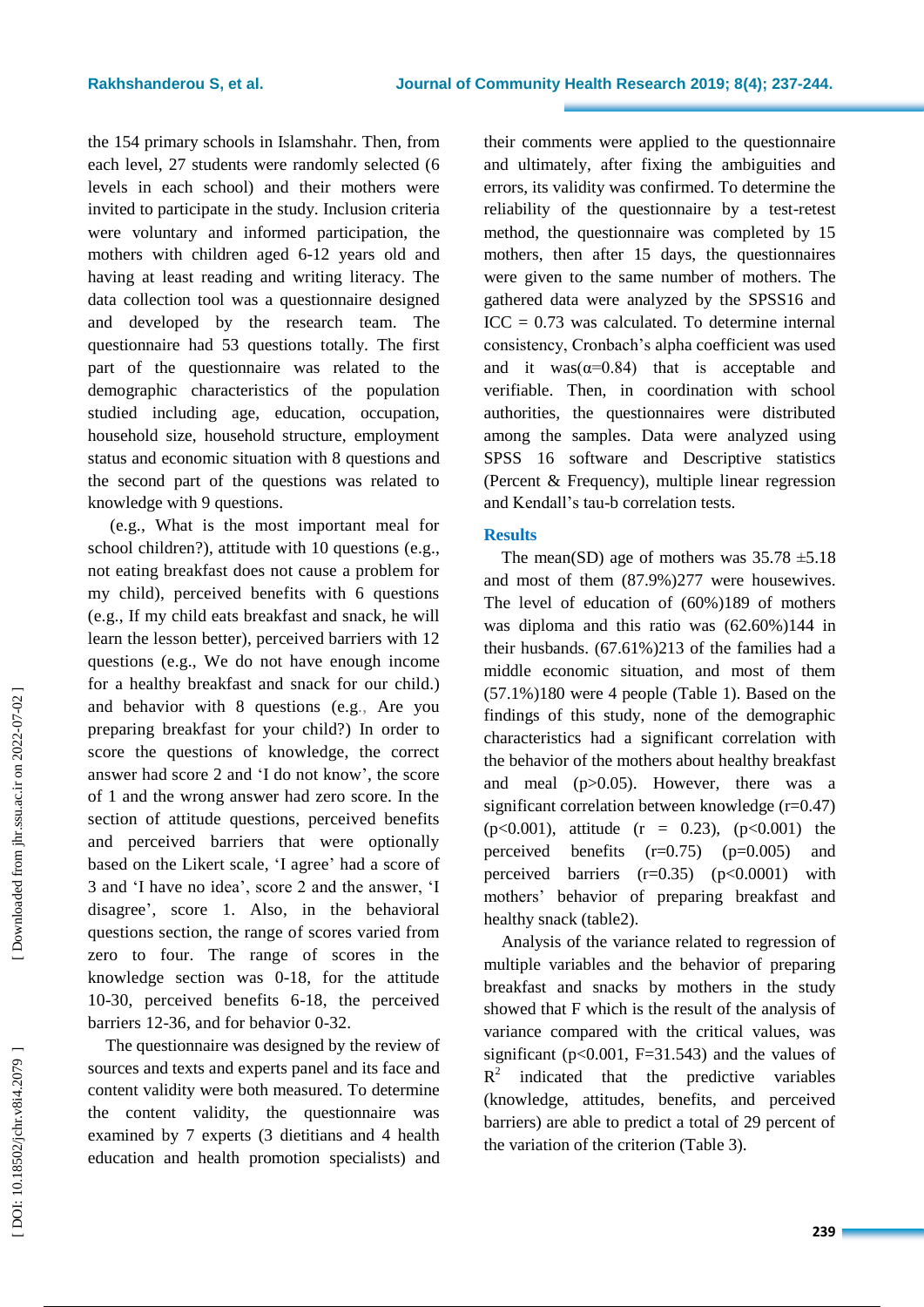Analysis of variance related to regression of knowledge variables and the perceived barriers and healthy breakfast and meal behaviors in mothers understudy showed that F which is observed as the result of the analysis of variance and regression statistical indicators for these two variables was significant compared to critical values  $(p<0.001,$ F=903/59). Moreover, the values of  $R^2$  showed that predictive variables are generally able to predict

28% of the variation of the criterion.

The analysis of beta coefficients for awareness variables and perceived barriers was 0.39 and 0.33 respectively , which shows that there is a positive and significant relationship between these variables and the behavior of breakfast and snack s and among them , knowledge was the strongest predictor of the behavior of breakfast and snacks (Table 4).

| Variables            | <b>Group Sub</b> | <b>Number</b> | Percent |
|----------------------|------------------|---------------|---------|
|                      | 20-30 year old   | 170           | 53.96   |
| Age                  | $>30$ year old   | 145           | 46.04   |
|                      | Lower of diploma | 79            | 25.08   |
| Education            | diploma          | 189           | 60      |
|                      | Academic         | 47            | 14.92   |
|                      | housewife        | 277           | 87.93   |
| occupation           | Employed         | 38            | 12.07   |
|                      | Elementary       | 35            | 15.21   |
| Husband's education  | Diploma          | 144           | 62.60   |
|                      | Academic         | 51            | 22.19   |
|                      | Employee         | 91            | 28.88   |
| Husband's occupation | laborer          | 100           | 31.74   |
|                      | Self-employment  | 124           | 39.38   |
|                      | 3 people         | 79            | 25.09   |
| Family size          | 4 people         | 180           | 57.1    |
|                      | >4 people        | 56            | 17.81   |
|                      | Poor             | 21            | 6.66    |
| Economic situation   | Middle           | 213           | 67.61   |
|                      | Good             | 81            | 25.73   |

#### **Table 1.** Demographic information of the Participants

**Table 2.** Correlation matrix of demographic and psychological variables with the behavior of

| healthy breakfast and snack in mothers |            |                       |           |                         |                |           |         |            |             |           |      |    |
|----------------------------------------|------------|-----------------------|-----------|-------------------------|----------------|-----------|---------|------------|-------------|-----------|------|----|
| <b>Variables</b>                       | 1          | 2                     | 3         | $\overline{\mathbf{4}}$ | 5              | 6         | 7       | 8          | 9           | 10        | 11   | 12 |
| 1.Age                                  |            |                       |           |                         |                |           |         |            |             |           |      |    |
| 2. Education                           | .026       |                       |           |                         |                |           |         |            |             |           |      |    |
| 3.Job                                  | $-.073$    | $-.405***$            |           |                         |                |           |         |            |             |           |      |    |
| 4. Husband's education                 | .018       | $-.077$               | .080      |                         |                |           |         |            |             |           |      |    |
| 5. Husband's Job                       | $-.108$    | .105                  | $-.110$   | .133 <sup>°</sup>       |                |           |         |            |             |           |      |    |
| 6. Family size                         | $-.294$ ** | $-.177$ <sup>**</sup> | $.194***$ | $-.143$ <sup>*</sup>    | $-.156^{**}$ 1 |           |         |            |             |           |      |    |
| 7. Economic situation                  | $-.072$    | $-.302**$             | $.147**$  | $-.023$                 | $-.062$        | .107      |         |            |             |           |      |    |
| 8.Knowledge                            | $-.083$    | $-.042$               | $-.008$   | .009                    | $-.001$        | .026      | $.112*$ |            |             |           |      |    |
| 9. Attitude                            | .108       | .060                  | .053      | $-.120^*$               | .043           | .040      | $-.031$ | $.120^{3}$ |             |           |      |    |
| 10. Perceived benefits                 | $-.066$    | .021                  | .077      | $-.024$                 | .026           | .050      | .052    | .082       | $.134*$     |           |      |    |
| 11. Pperceived barriers                | $-.096$    | .007                  | $.145***$ | $-.055$                 | .053           | $.157***$ | .091    | $.138*$    | $.358^{**}$ | $.255***$ |      |    |
| 12. Behavior                           | $-.102$    | $-.002$               | .058      | $-.010$                 | .098           | .008      | .053    | $.416**$   | $.157***$   | $.357***$ | .235 |    |

\* Correlation is significant at the 0.05 level (2 -tailed)

\*\* Correlation is significant at the 0.01 level (2 -tailed)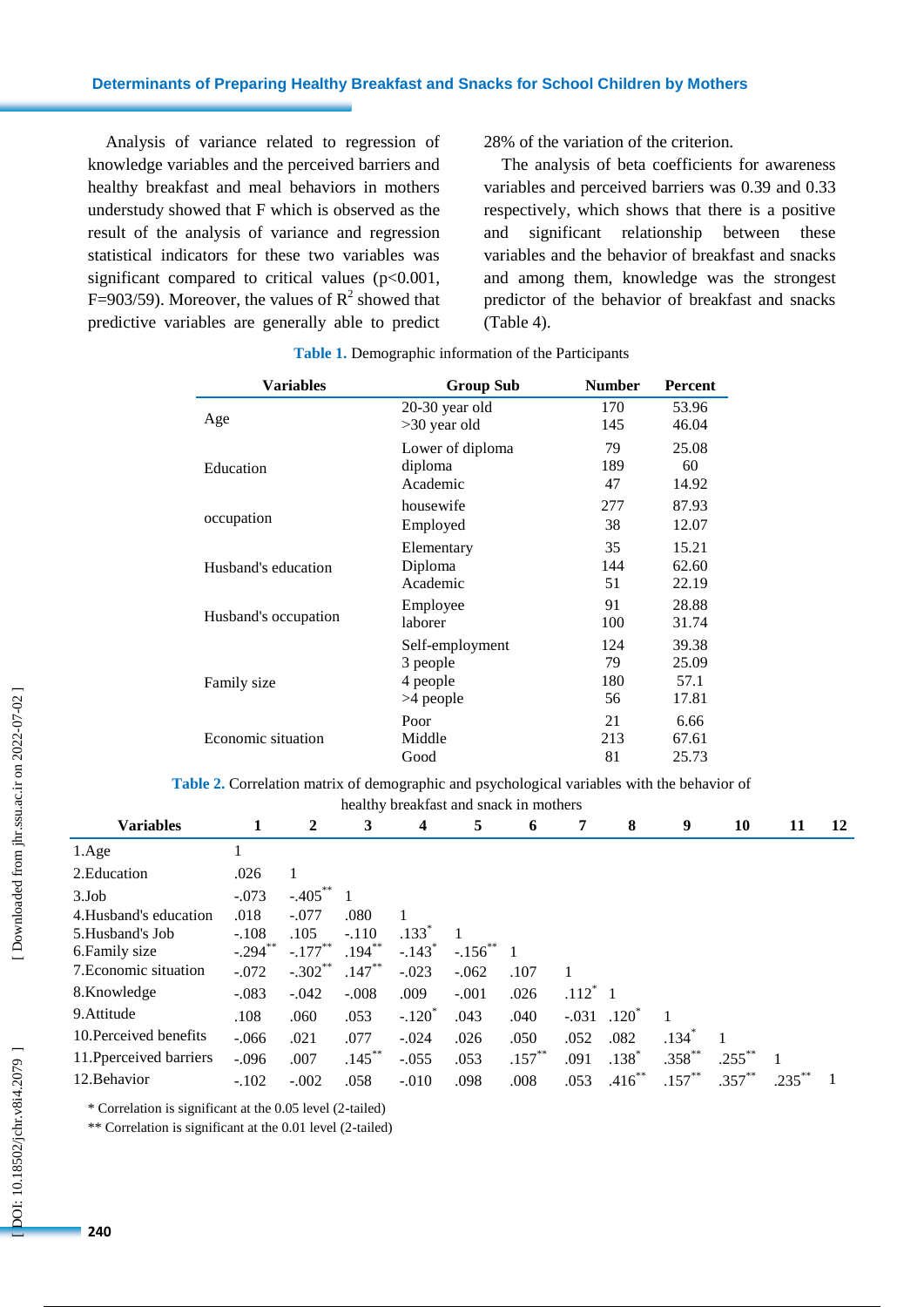| Model(1)                                      |        |                   | <b>Unstandardized Coefficients Standardized Coefficients</b> |       | Sig. |
|-----------------------------------------------|--------|-------------------|--------------------------------------------------------------|-------|------|
|                                               | В      | <b>Std. Error</b> | <b>Beta</b>                                                  |       |      |
| (Constant)                                    | 19.074 | 10.028            |                                                              | 1.902 | .058 |
| Knowledge                                     | .561   | .073              | .374                                                         | 7.696 | .000 |
| Attitude                                      | .414   | .233              | .094                                                         | 1.775 | .077 |
| Perceived Benefit                             | .382   | .508              | .039                                                         | .752  | .452 |
| Perceived Barrier<br>$R = 0.527, R^2 = 0.290$ | .782   | .131              | .298                                                         | 5.988 | .000 |

**Table 3.** Multiple regression by Entering method among knowledge, Attitude, Perceived Benefit, perceived barriers and behavior

**Table 4.** Multiple regression by Entering method among knowledge and perceived barriers and behavior

| Model(2)                |        |                   | Unstandardized Coefficients Standardized Coefficients |       |      |
|-------------------------|--------|-------------------|-------------------------------------------------------|-------|------|
|                         |        | <b>Std. Error</b> | <b>Beta</b>                                           |       | Sig. |
| (Constant)              | 32.193 | 6.766             |                                                       | 4.758 | .000 |
| Knowledge               | .584   | .073              | .389                                                  | 8.048 | .000 |
| Perceived Barrier       | .856   | .127              | .325                                                  | 6.731 | .000 |
| $R=0.527$ , $R^2=0.278$ |        |                   |                                                       |       |      |

#### **Discussion**

This study aimed to investigate the determinants of preparing healthy breakfast and snacks for school children by mothers . According to the results of this study, there was a significant correlation between knowledge, attitude, perceived benefits and perceived barriers to mothers' healthy breakfast and snacks which is consistent with the study by Khodaveisi et al . that determined the nutritional behavior of high -weight women based on the Pender Health Promotion Model. There was a significant correlation between perceived benefits and perceived barriers to the nutritional behavior of the women in this study (2 3). The results of the study by [Vereecken](https://www.ncbi.nlm.nih.gov/pubmed/?term=Vereecken%20C%5BAuthor%5D&cauthor=true&cauthor_uid=19751782) et al. also showed that a low -quality diet in children is correlated with a low level of knowledge and nutritional attitudes and maternal food health (2 4 ) . The present study results showed that the attitudes and perceived benefits were not able to predict the behavior of preparing breakfast and healthy snack s by mothers but knowledge and perceived barriers were positive predictors of preparing breakfast and healthy snacks by mothers. In a study by Rahimi and hi s colleagues , one of the predictors of eating breakfast in girl students was perceived barriers (25) and in the study by Alizadeh and his colleagues awareness and perceived barriers were breakfast predictors for students (26 ) .

Therefore, an increase in knowledge and a reduction in the perceived barriers can help mothers improve the behavior of preparing breakfast and healthy snack s and it is necessary to pay more attention to these two structures in order to strengthen the behavior of breakfast and healthy snacks in mothers. Besides, this emphasizes the importance of educational programs to raise awareness and reduce barriers affecting health promotion behaviors.

Knowledge is, in fact, knowing what is needed to change and promote behavior (2 7). It is known that the optimal development of children requires good nutrition at different stages of childhood , and mothers as the first and most important health care providers play a decisive role in the nutritional status of children. Lack of nutritional knowledge of mothers or any failure in their attitude provides a suitable platform for the development of various disorders in children. Hence, providing mothers with the necessary nutritional knowledge and promoting their awareness will ensure the health of children in the coming years and by increasing the awareness of mothers, their performance in terms of providing breakfast and snack s for students will be improved

Studies have shown that knowledge has a significant contribution to explaining the variance of appropriate nutritional behavior among women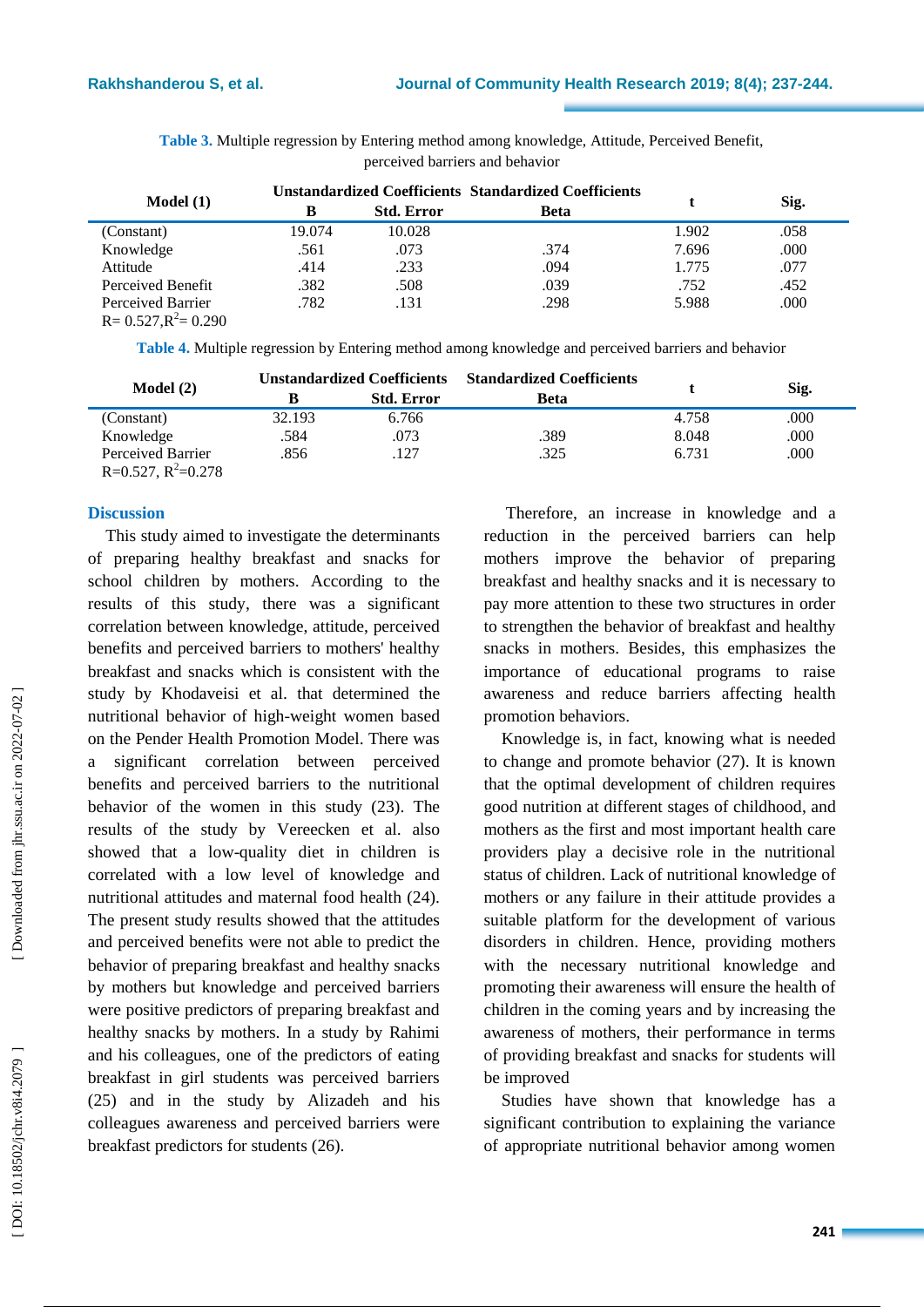(2 8). Also , there was a significant relationship between the knowledge of mothers and the onset of supplementary supplementation in children (2 9). Besides, the results of the study by Kiani and his colleagues showed that a direct and positive correlation existed between maternal knowledge and practice (30). However, the results of the study by Fathi and his colleagues were not consistent with the results of this section of the present study (31).

Perceived barriers are potential negative factors of a particular health action that hinders the proposed behavior. Perceived obstacles may act as a barrier to one's behavior. When an individual expects the expected efficacy of a behavior against the negative aspects of that behavior such as expensiveness, dangerous ( having side effects or unknown effects), lack of good behaviors ( such as feeling pain, difficulty carrying out an act and being distressed), time spent, etc., in his mind, he subconsciously performs a cost -effectiveness analysis. In other words, perceived barriers are the belief in the likely costs of pursuing a new behavior (32).

The perceived barriers to the study were the strongest predictor of mothers' healthy breakfast and snacks. Among the most important barriers mentioned in this study were believing in becoming overweight and obes e, heavy by eating breakfast and snacks, having no appetite, hurry and having no time to eat breakfast and snack s, the child's preference to eat unhealthy snacks, hatred, not having enough time to make breakfast and waking up late. Therefore, by increasing awareness and improving the attitude of mothers through appropriate and effective interventions for breakfast and snacks, these barriers can be reduced.

It seems that avoiding eating breakfast and healthy snack s or eating unhealthy and ready breakfast due to being employed, excessive occupation and fatigue and worries of working mothers and lack of enough time to be at breakfast table are the reasons for not paying attention to children's desire to have breakfast. As a result, working women's children probably watch more

TV and drink carbonated drinks and consume little fruit and vegetable. From other barriers, 'too late to sleep ' and 'late students' can be mentioned. Having no breakfast for schoolchildren has many reasons and one of them is their sleeping schedule. The kids' sleeping schedule can be directly related to their diet plan. They usually go to bed late at night in the summer and their sleep schedule become s irregular and at the beginning of the school year, it takes a long time to get their sleep settled, for this reason, they have no appetite during the morning and do not eat breakfast. Late sleep and waking up late will eliminate the most important meal for children. Perhaps the late -sleep children also wake up late and time pressure before going to school reduces the tendency to eat breakfast and this causes abnormalities in their bodies.

Studies have show n that not having enough time is a significant predictor of a healthy meal for a school child (33) and so the most important reason for not having breakfast was to wake up late (34). Time and daily busy schedule were introduced as barriers to food preparation by mothers (35). Also , barriers to healthy eating in mothers and children were time limit, lack of nutrition knowledge about high -quality breakfast, financial constraints and environmental issues (food availability), which are consistent with the present study (3 6). Therefore, breakfast and snacks should be available so that children and teens can consume them , and as a result perceived barriers to breakfast will be reduced.

According to the findings of the study, none of the demographic characteristics had a significant correlation with the behavior of breakfast preparing and mothers ' healthy snacks. Studies have shown that there was only a significant relationship between maternal age and healthy snack consumption in children, while there was not any correlation between parental education, parental employment and family income with the use of healthy snacks in children. Studies also showed that there is no significant relationship between taking breakfast for teens and mothers ' job s (2 1,3 7) and there was a positive and significant correlation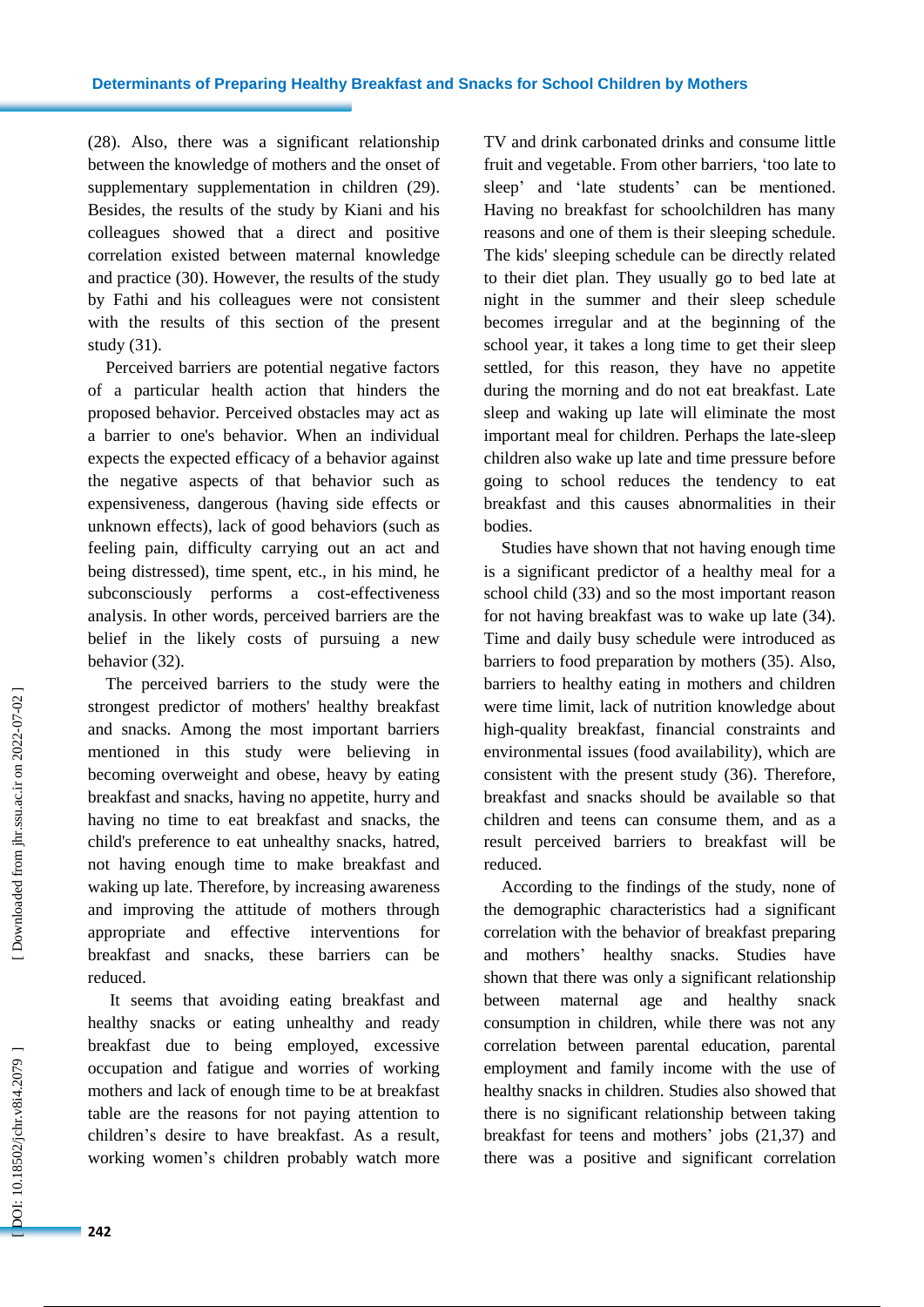between household income and the education of women with nutritional behavior (2 3) that did not confirm the results of this study.

This study was conducted in one city and in limited areas. In order to increase the ability to generalize to a wider population, more studies are needed in different parts of the country. Other limitations are the use of self-reporting tools. Also, in this study, some factors such as environmental factors, etc. (access and availability, etc.) have been considered to be investigated in the future studies.

### **Conclusion**

The results of the present study introduce knowledge and perceived barriers as determinant factors in nutrition education programs for mothers of students. Therefore, by designing and implementing educational interventions emphasizing these factors, it is possible to reduce the problems of unhealthy breakfast and snacks in children.

#### **Acknowledgments**

This article is the result of an approved proposal of the research deputy of Shahid Beheshti University of Medical Sciences with the code of 7813 and Code of ethics IR.SBMU.PHNS.REC.1394.18. The authors would like to thank and appreciate the collaboration of the parent s and schoolchildren who participated in this study.

#### **Conflict of Interest**

The authors have no conflicts of interest.

#### **References**

- 1. The Food and Agriculture Organization of the United Nations. FAO's role in nutrition. Available from: http:// www. fao.org/nutrition/en/.
- 2. World Health Organization. [Malnutrition](http://www.emro.who.int/health-topics/malnutrition/index.html) . 2015. Available from: http: //www.emro.who. in/health topics/ malnutrition/ index.html.
- 3. The Food and Agriculture Organization of the United Nations. Zambian Basic Education Course, Nutrition education, Supplementary Material . Available from: [http://www.Fao.Org/docrep.](http://www.fao.org/docrep)
- 4. Healthy Eating Made Easier. Parents Get Straight A's With a Healthy Breakfast . Available from: http://www.healthyeating.org/Healthy -Kids.
- 5. The Food and Agriculture Organization. Feeding school -age children and youth. Available from: http://www.fao. org/ search/en.
- 6. Healthy Eating Made Easier. Kid -Friendly Healthy Breakfast Recipes. Available from: http://www . healthyeating. org/ Healthy -Kids.
- 7. Booth M, Okely AD, Denney -Wilson E, et al. NSW schools physical activity and nutrition survey (SPANS) 2004: Summary report. Sydney: NSW Department of Health. 2006.
- 8 . [Gavin](https://www.nemours.org/welcome.html?utm_source=khreview&utm_medium=nem&utm_campaign=mary-gavin) M. [Breakfast Basics](http://www.kidshealth.org/parent/homework/school_food/breakfast.html) . [Kids Health](http://kidshealth.org/index.html) Web Site. 2015. Available from: http://kidshealth.org/parent/ homework/school food/breakfast.html.
- 9. Ghaffari M, Rakhshanderou S, Esmaealzadeh A. Study of breakfast consumption patterns and its related with obesity among guidance schools students. Research Project of Isfahan University of Medical Sciences. 2013 . [Persian].
- 10. Crepinsek M , Nancy R. Maternal Employment and Children's Nutrition. Burstein: 2004 . Available from : https:// www.ers.usda.gov/webdocs/publications/43492/40114\_efan04006 -1.pdf?v=41527
- 11. Senanayake MP, Parakramadasa HM. Survey of breakfast practices of 4 -12 year old children. Sri Lanka Journal of Child Health. 2008; 37(4): 112 -117.
- 12. Sahingoz SA. The Education about Breakfast and its Importance Given to Child -to -Mother in Turkey. Pakistan Journal of Nutrition. 2009; 8(4): 419 -24.
- 13. Herman A, Malhotra K, Wright G, et al . A qualitative study of the aspirations and challenges of low -income mothers in feeding their preschool -aged children. International Journal of Behavioral Nutrition and Physical Activity . 2012; 9(1): 132.
- 14. Kate A, Joanna K , Currie C . Family structure and breakfast consumption of 11 -15 year old boys and girls in Scotland, 1994-2010: a repeated cross-sectional study. BMC public health. 2012; 12 (1): 228.